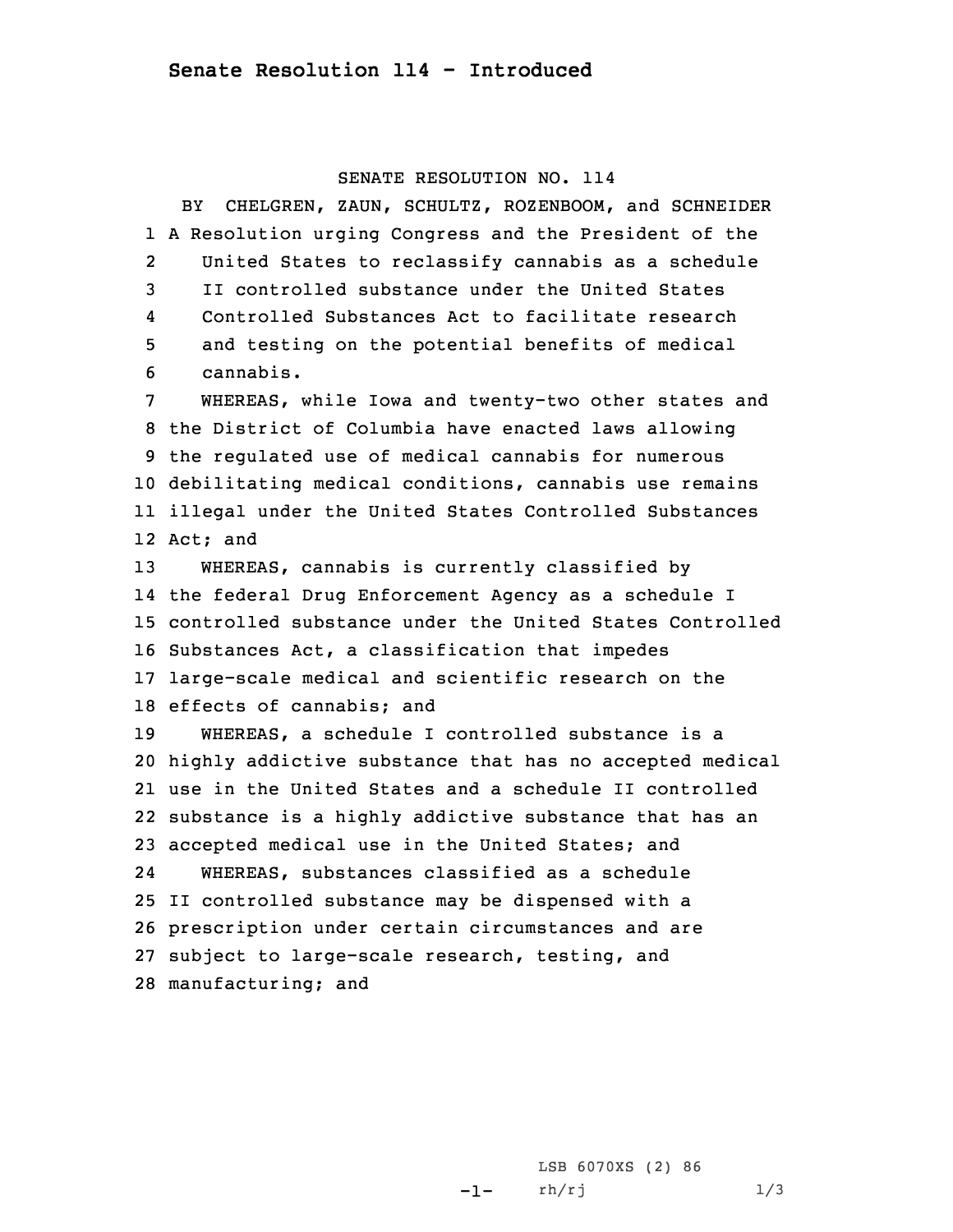## S.R. 114

1 WHEREAS, there is <sup>a</sup> significant lack of medical and scientific research on medical cannabis by industries, universities, research institutions, and federal agencies including but not limited to the food and drug administration in the United States due in part to the fact that cannabis is classified as <sup>a</sup> schedule I controlled substance; and

 WHEREAS, the United States Surgeon General's reports on the health consequences of tobacco use in the United States over <sup>a</sup> 50-year period are based on scientifically rigorous reviews and analyses of data on the prevalence, causes, effects, and implications of tobacco use in the United States and reclassifying cannabis as <sup>a</sup> schedule II controlled substance would allow for <sup>a</sup> similar rigorous scientific review of clinical research and testing by industries, universities, research institutions, and federal agencies on the potential benefits of medical cannabis; NOW THEREFORE,

 BE IT RESOLVED BY THE SENATE, That the Iowa Senate respectfully urges the Congress of the United States to enact legislation to reclassify cannabis as <sup>a</sup> schedule II controlled substance under the United States Controlled Substances Act to facilitate research and testing on the potential benefits of medical cannabis; and

 BE IT FURTHER RESOLVED, That an official copy of this resolution be transmitted to the President of the United States, the Surgeon General of the United States, the President and Secretary of the United

> $-2-$ LSB 6070XS (2) 86 rh/rj 2/3